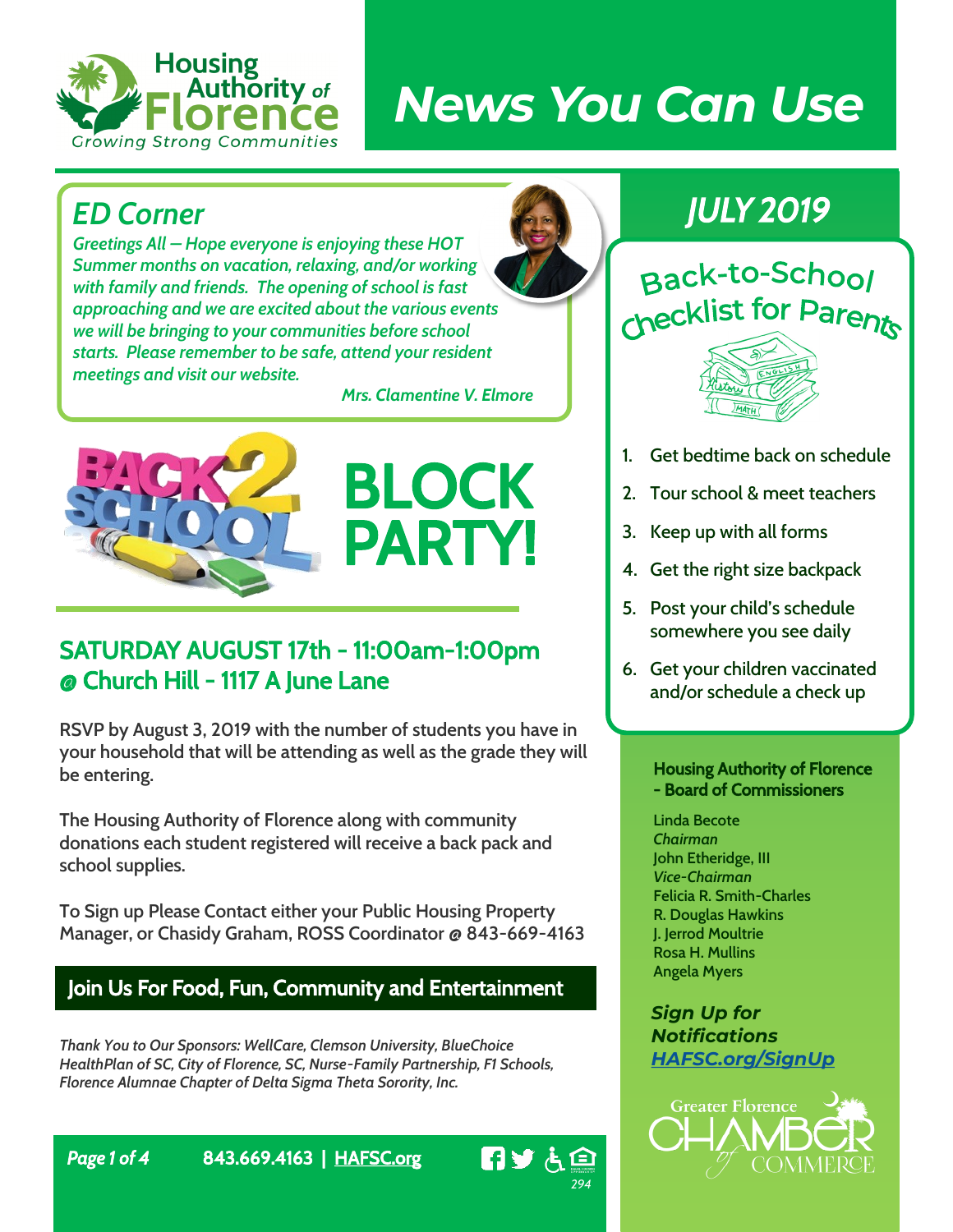

#### **Congrats June Winners!**

**Employee # - Gregory Peterson**

**Resident address - Torre Coe**

*You could be a winner too!*



## Summer Employment Opportunity

**\*Limited Enrollment\* Youth Ages 18-24, Households must be income eligible For More Information: Contact Queen McCall @ 843-678-3400 x121 Or 2685 S. Irby St. Florence, SC 29505**

## HUD-VASH Program Helping Homeless Veterans



**The HUD-VASH Program provides housing assistance specifically for homeless Veterans. If you are a homeless Veteran and interested in receiving housing through the HUD-VASH Program in the Florence area, please contact the VA Healthcare Center in Columbia, SC at 1-803-776-4000 ext. 4621.** 

## Hurricane Preparedness



**In the event of a hurricane or other disaster, the Housing Authority of Florence, SC will take action that allows us to protect** 

**our tenants and property to the extent possible. It is very important that you stay informed of hurricane activity. Follow the instructions provided by law enforcement, elected officials and other professionals regarding evacuation and other safety measures before, during and after a hurricane. The information below is provided to assist you in preparing for a hurricane or other natural disaster.** 

**The American Red Cross has prepared a checklist of things to do, supplies to have on hand and how to support being safe during and after a hurricane. Please visit [HAFSC.org/Resources](https://www.hafsc.org/resources) for more info and to review the checklist.**

## Upcoming Events - Florence

**July 30th — Accepting Applications—Eastcrest Apartments (McColl) Aug 13th — Accepting Applications—Eastcrest Apartments (McColl) Aug 27th — Accepting Applications—Eastcrest Apartments (McColl)**

*View our full calendar online:* **[HAFSC.org/Calendar](https://www.hafsc.org/calendar)**



Each month we will insert an address of a resident and an employee number somewhere in the News You Can Use Newsletter. If you find your address or employee number, call Hazel Mouzon at 843.669.4163 ext. 2001 and claim your prize.

#### Florence Housing Application Status



Pre-Applications accepted on **Thursday, 06-13-19** for the Housing Authority of Florence takes approximately **4-6 weeks** to screen. Once the Pre-Applications have been screened, you will be added to the waiting lists in a **"Received"** status. As the waiting list is worked, you will receive a letter for a scheduled appointment for your **full**  application interview (**all documents are needed at this interview**). The full application process can take an additional **1-6 months**. Please be patient and refrain from excessive calls regarding your status.

*Thank you! Admissions Department*

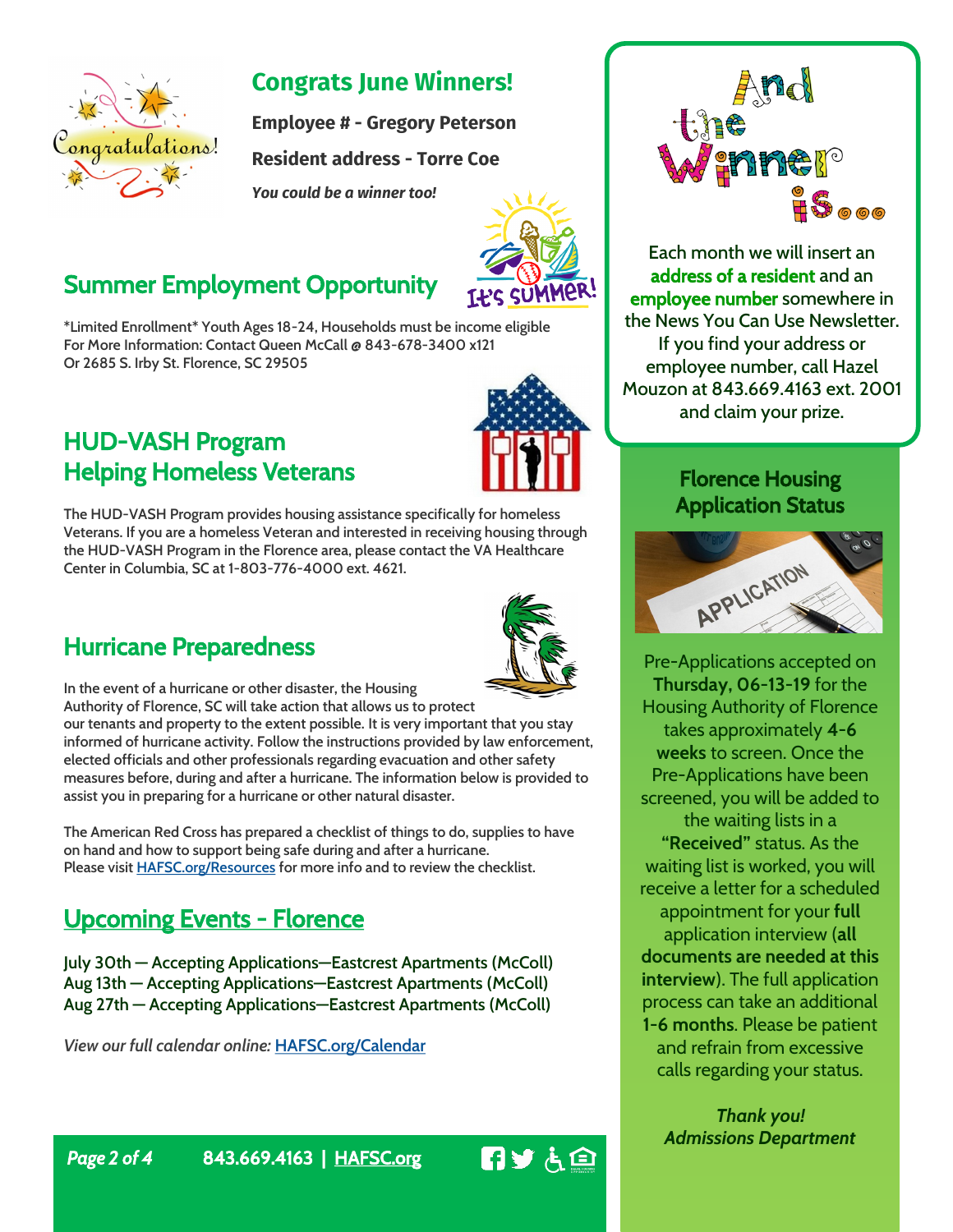

# *News You Can Use*

### Recurring Events

## **Last Tuesday of Every Month Painting Class**

*John Motley hosts a local artist Vicki McLain the last Tuesday of every month. She provides the painting supplies and refreshments.* 

## **Every Wednesday 9-10AM Yoga with Axia Roberts**



*Instructor Axia Roberts teaches Vinyasa Flow yoga.. synchronized movement and breathing... suitable for all skill levels.*

*Benefits of yoga: Stress reduction, Improved balance & posture, Increased strength and mobility*

*\$10/session. Beginners welcomed Cheraw Community Center - upstairs conference room*

*Extra mats available. Come check out a yoga session with us! Cheraw Arts Commission - 843.537.8420 x 12*

*View our calendar online:* **HAFSC.org/Calendar**



*HAC is Smokefree - How About You?* Get HELP to QUIT: 1-800-QUITNOW (784-8669) or 1-855-DEJELO-YA (855-335-3569) - Español VISIT: **[Smokefree.gov](https://smokefree.gov/) or [CDC.gov/tips](https://www.cdc.gov/tobacco/campaign/tips/index.html)** 

*Page 3 of 4* 843.669.4163 | [HAFSC.org](https://www.hafsc.org/)

日ンも国

#### Reminders - Cheraw

1st of the month - Rent is Due 5th - Rent is Late 6th - Late Fees Applied 18th - Submitted to Magistrate for Non-Payment

Do think your housekeeping is the best? Enter our housekeeping contest! Best kept yard and porch? Let us know about it!

Do you have an awesome child, great grades, attendance, and certificates from school? Would you like to announce an engagement or new baby? Let us know so we can feature them in our next newsletter.

If you have a maintenance issue please call immediately: (843) 537-7222

#### Upcoming Events - Cheraw

**Aug 6th - Accepting Applications - Cheraw**

#### Housing Authority of Cheraw - Board of **Commissioners**

**Charlie E. Benton** *Chairman* **Sarah Ann Thompson** *Vice-Chairman* **Virginia Lisenby Julius Riley Odessa Jackson**

*Sign Up for Notifications [HAFSC.org/SignUp](https://www.hafsc.org/signup)*